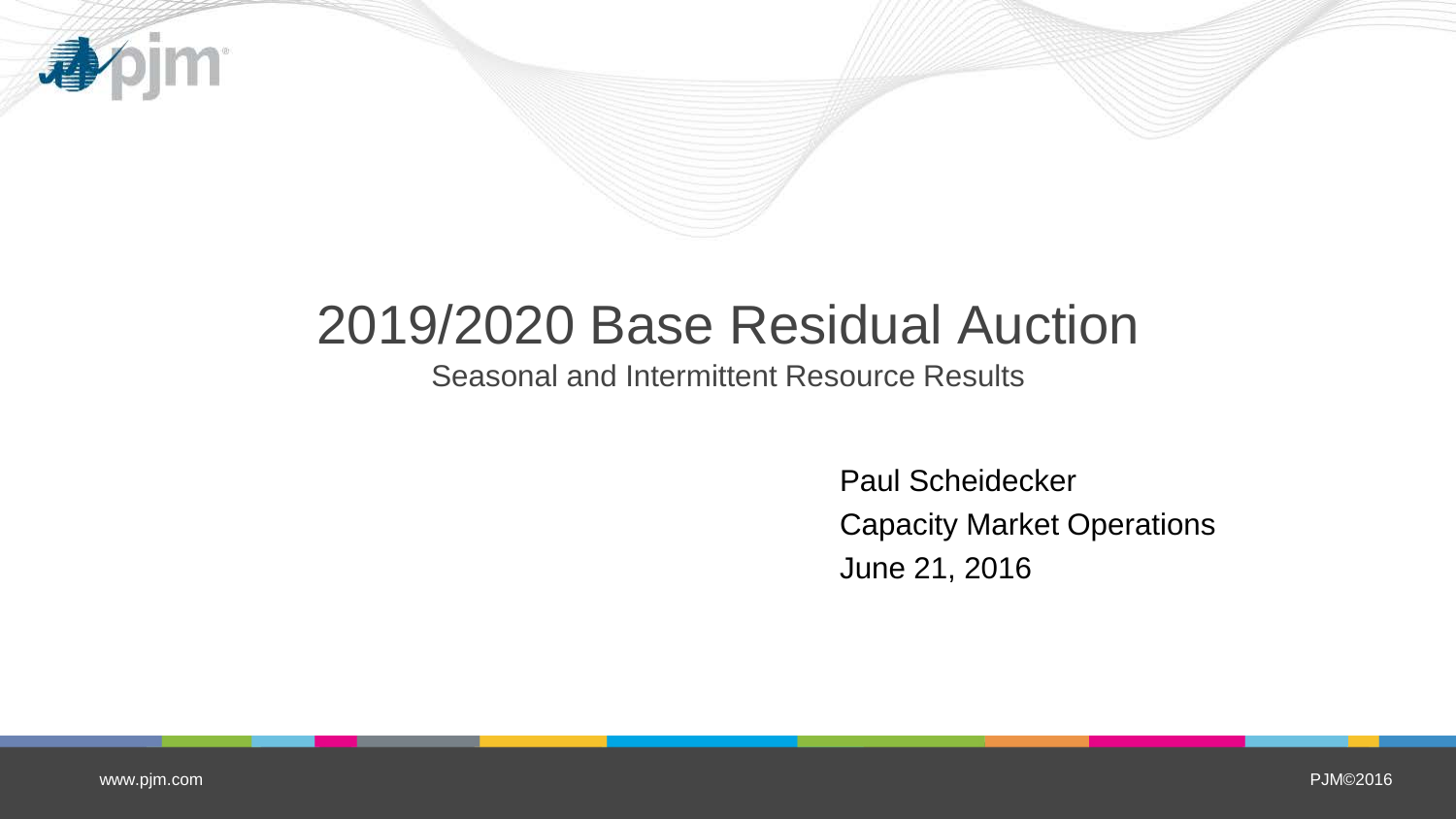| 心            | 2019/2020 BRA Final Clearing Prices and MW Quantities |                   |                                                                     |                                                |                                                                |  |  |
|--------------|-------------------------------------------------------|-------------------|---------------------------------------------------------------------|------------------------------------------------|----------------------------------------------------------------|--|--|
| <b>LDA</b>   | <b>Offered MW</b>                                     | <b>Cleared MW</b> | <b>C</b> Capacity<br>Performance<br><b>Clearing</b><br><b>Price</b> | <b>Base</b><br><b>Clearing</b><br><b>Price</b> | <b>Base</b><br><b>DR/EE</b><br><b>Clearing</b><br><b>Price</b> |  |  |
| <b>RTO</b>   | 185,539.5                                             | 167,305.9         | \$100.00                                                            | \$80.00                                        | \$80.00                                                        |  |  |
| <b>EMAAC</b> | 33,228.2                                              | 30,769.3          | \$119.77                                                            | \$99.77                                        | \$99.77                                                        |  |  |
| <b>BGE</b>   | 4,100.7                                               | 2,739.5           | \$100.30                                                            | \$80.30                                        | \$80.30                                                        |  |  |
| <b>COMED</b> | 26,588.7                                              | 22,971.4          | \$202.77                                                            | \$182.77                                       | \$182.77                                                       |  |  |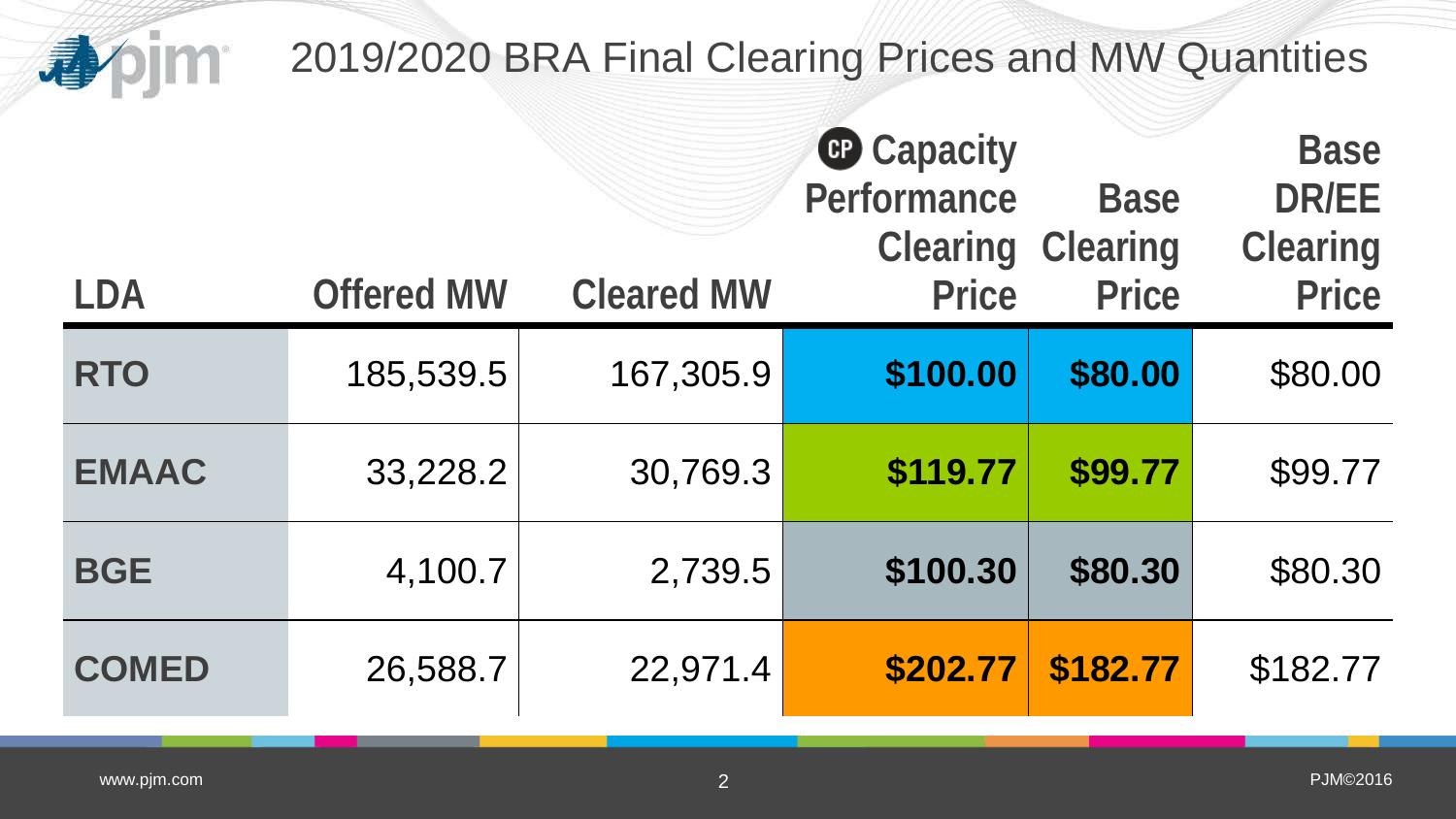

## Results by Resource Type and LDA

|                         |      | <b>Offered MW (UCAP)</b> |        |             |       | <b>Cleared MW (UCAP)</b> |              |          |         |       |       |              |              |
|-------------------------|------|--------------------------|--------|-------------|-------|--------------------------|--------------|----------|---------|-------|-------|--------------|--------------|
| <b>LDA</b>              | Zone | <b>DR</b>                | EE.    | <b>Wind</b> | Solar | <b>Hydro</b>             | <b>Total</b> | DR       | EE      | Wind  | Solar | <b>Hydro</b> | <b>Total</b> |
| <b>MAAC** Sub Total</b> |      | 4.673.2                  | 495.0  | 152.9       | 175.4 | 3.335.4                  | 8,831.9      | 3,777.1  | 426.9   | 150.8 | 175.4 | 3.335.0      | 7,865.2      |
| <b>Grand Total</b>      |      | 11.818.0                 | .650.3 | 981.4       | 335.0 | 7,774.9                  | 22,559.6     | 10,348.0 | 1,515.1 | 969.0 | 335.0 | 7,707.1      | 20,874.2     |

\*\*MAAC sub-total includes all MAAC Zones

Note: Participant data confidentiality requires there be 4 or more suppliers in an area to publish auction data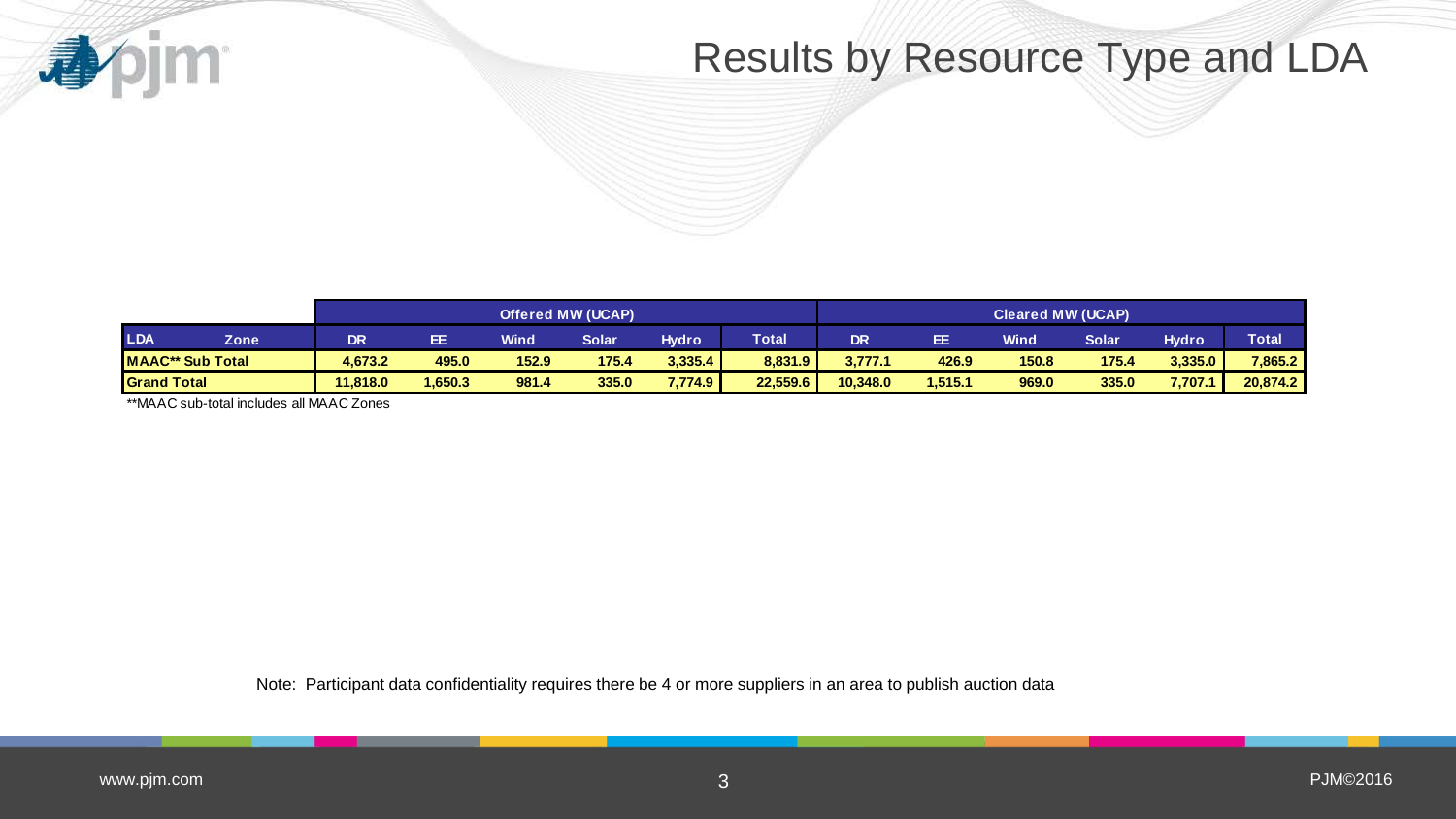## Results by Product Type

|                                |                                  | <b>Offered MW (UCAP)</b>           |                                                              | <b>Cleared MW (UCAP)</b>           |                                                              |  |  |
|--------------------------------|----------------------------------|------------------------------------|--------------------------------------------------------------|------------------------------------|--------------------------------------------------------------|--|--|
| <b>Resource</b><br><b>Type</b> | <b>Product Coupling Scenario</b> | <b>Base</b><br><b>Product Type</b> | <b>Capacity</b><br><b>Performance</b><br><b>Product Type</b> | <b>Base</b><br><b>Product Type</b> | <b>Capacity</b><br><b>Performance</b><br><b>Product Type</b> |  |  |
| <b>DR</b>                      | Capacity Performance and Base    | 4,659.4                            | 4,317.6                                                      | 3,961.9                            | 266.7                                                        |  |  |
| <b>DR</b>                      | Capacity Performance Only        |                                    | 404.0                                                        |                                    | 347.0                                                        |  |  |
| <b>DR</b>                      | <b>Base Only</b>                 | 6,656.9                            |                                                              | 5,772.4                            |                                                              |  |  |
| <b>DR Sub Total</b>            |                                  | 11,316.3                           | 4,721.6                                                      | 9,734.3                            | 613.7                                                        |  |  |
| EE.                            | Capacity Performance and Base    | 582.3                              | 582.4                                                        | 45.2                               | 517.0                                                        |  |  |
| EE                             | Capacity Performance Only        |                                    | 541.1                                                        | $\blacksquare$                     | 541.1                                                        |  |  |
| EE.                            | Base Only                        | 526.1                              | $\blacksquare$                                               | 411.8                              | ٠                                                            |  |  |
| <b>EE Sub Total</b>            |                                  | 1,108.4                            | 1,123.5                                                      | 457.0                              | 1,058.1                                                      |  |  |
| Wind                           | Capacity Performance and Base    | 209.6                              | 209.6                                                        | 170.2                              | 39.4                                                         |  |  |
| Wind                           | Capacity Performance Only        |                                    | 59.4                                                         |                                    | 50.0                                                         |  |  |
| Wind                           | Base Only                        | 712.4                              |                                                              | 709.4                              | $\blacksquare$                                               |  |  |
| <b>Wind Sub Total</b>          |                                  | 922.0                              | 269.0                                                        | 879.6                              | 89.4                                                         |  |  |
| Solar                          | Capacity Performance and Base    | 48.2                               | 48.2                                                         | 48.2                               |                                                              |  |  |
| Solar                          | Capacity Performance Only        |                                    | 0.4                                                          |                                    | 0.4                                                          |  |  |
| Solar                          | Base Only                        | 286.4                              |                                                              | 286.4                              | $\overline{\phantom{0}}$                                     |  |  |
| <b>Solar Sub Total</b>         |                                  | 334.6                              | 48.6                                                         | 334.6                              | 0.4                                                          |  |  |
| Hydro                          | Capacity Performance and Base    | 2,182.1                            | 2,182.3                                                      | 1,507.5                            | 674.7                                                        |  |  |
| Hydro                          | Capacity Performance Only        |                                    | 2,892.7                                                      |                                    | 2,825.5                                                      |  |  |
| Hydro                          | Base Only                        | 2,699.4                            | ÷.                                                           | 2,699.4                            |                                                              |  |  |
| <b>Hydro Sub Total</b>         |                                  | 4,881.5                            | 5,075.0                                                      | 4,206.9                            | 3,500.2                                                      |  |  |

**Apjm**